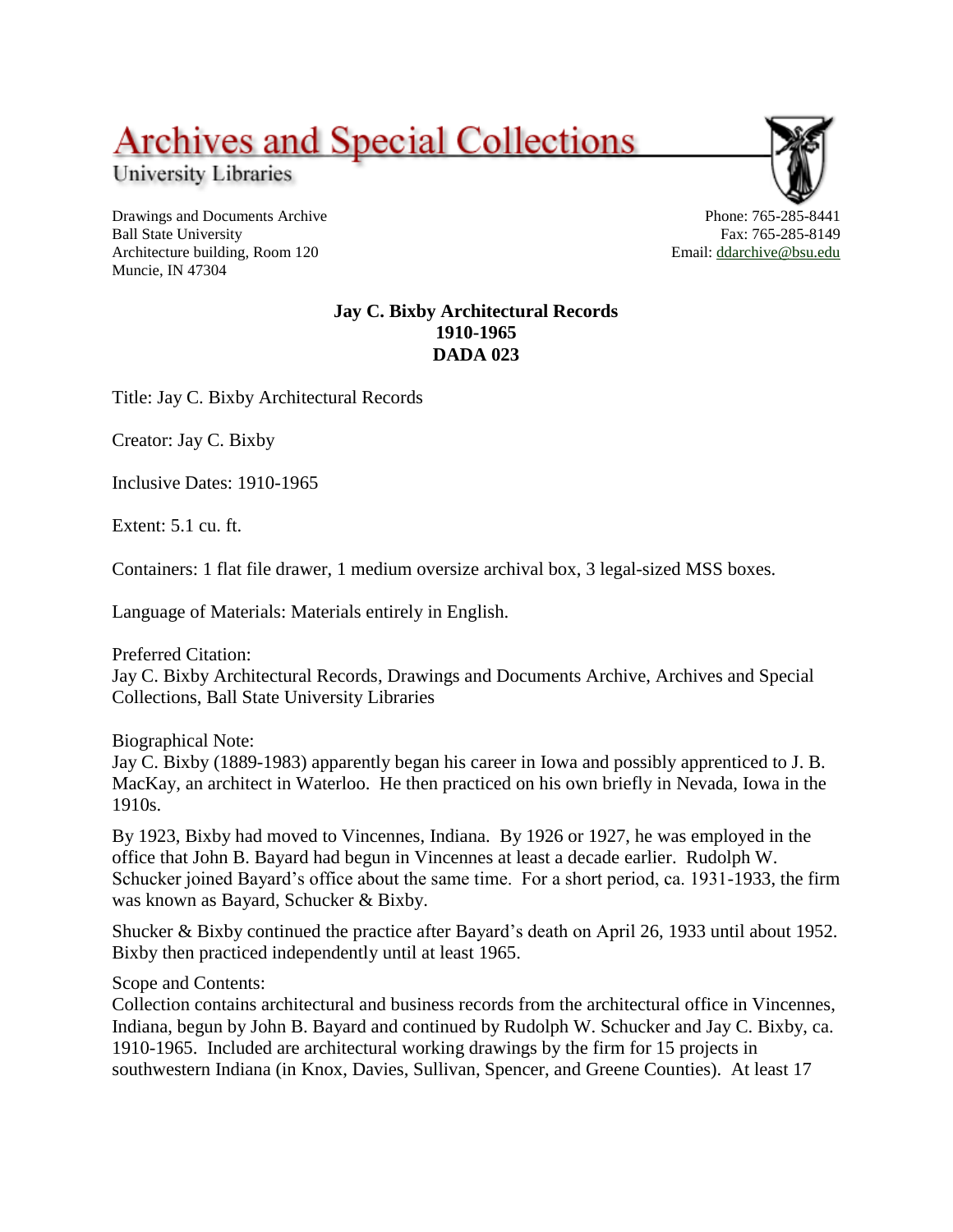additional projects are represented by specifications, photographs, newspaper clippings, contracts, and bills for architectural services. Some of the photographs have not been identified.

Also in the collection are drawings for two houses in Nevada, Iowa, done by Bixby early in his career, Bixby scrapbook material, and plans by Hirons & Mellor (New York) for the George Rogers Clark Memorial in Vincennes, Indiana, 1931.

Conditions Governing Access: This collection is open for research.

Copyright Notice: Legal title, copyright, and literary rights reside with Drawings and Documents Archive, Archives and Special Collections, Ball State University Libraries, Muncie, IN. All requests to publish or quote from manuscripts must be submitted to Drawings and Documents Archive.

Custodial History:

The Jay C. Bixby Architectural Records were received by Drawings and Documents Archive as a donation from Jeanne Bixby Breining and Walter A. Breining on 1989/12/23.

Accruals: No additions are expected.

Processing Information:

Collection processing completed

Finding aid created 1995/7/7 by Andrew R. Seager; revised 2011/10/20 by Julie Edwards and Carol Street.

Arrangement: The Jay C. Bixby Architectural Records are arranged chronologically.

Collection Inventory:

| Catalog no.      | 23-01                                                                                        | Storage $code(s)$                                    | bx |
|------------------|----------------------------------------------------------------------------------------------|------------------------------------------------------|----|
| Project title    | Bayard, Schucker & Bixby: miscellaneous records, 1910s to 1964                               |                                                      |    |
| Location         |                                                                                              |                                                      |    |
| Authorship, year |                                                                                              |                                                      |    |
| Records          | A. Lists of commissions, 1920s to 1960s / likely compiled by Jay<br>C. Bixby; $1960s. -3 p.$ |                                                      |    |
|                  | B. Affadavits concerning the work of Schucker & Bixby;<br>1933, 1957. -- 5 p.; 11 in.        |                                                      |    |
|                  | C. Bills for services rendered; 1937-1964. -- Ca. 60 items.                                  |                                                      |    |
|                  | D. Scrapbook material; 1910s to 1920s. -- 11 items. --                                       |                                                      |    |
|                  |                                                                                              | Includes photo of architect, possibly John B. Bayard |    |
| Catalog no.      | $23 - 02$                                                                                    | Storage $code(s)$                                    | bx |
| Project title    | Unidentified buildings                                                                       |                                                      |    |
| Location         | Possibly Vincennes, Indiana vicinity                                                         |                                                      |    |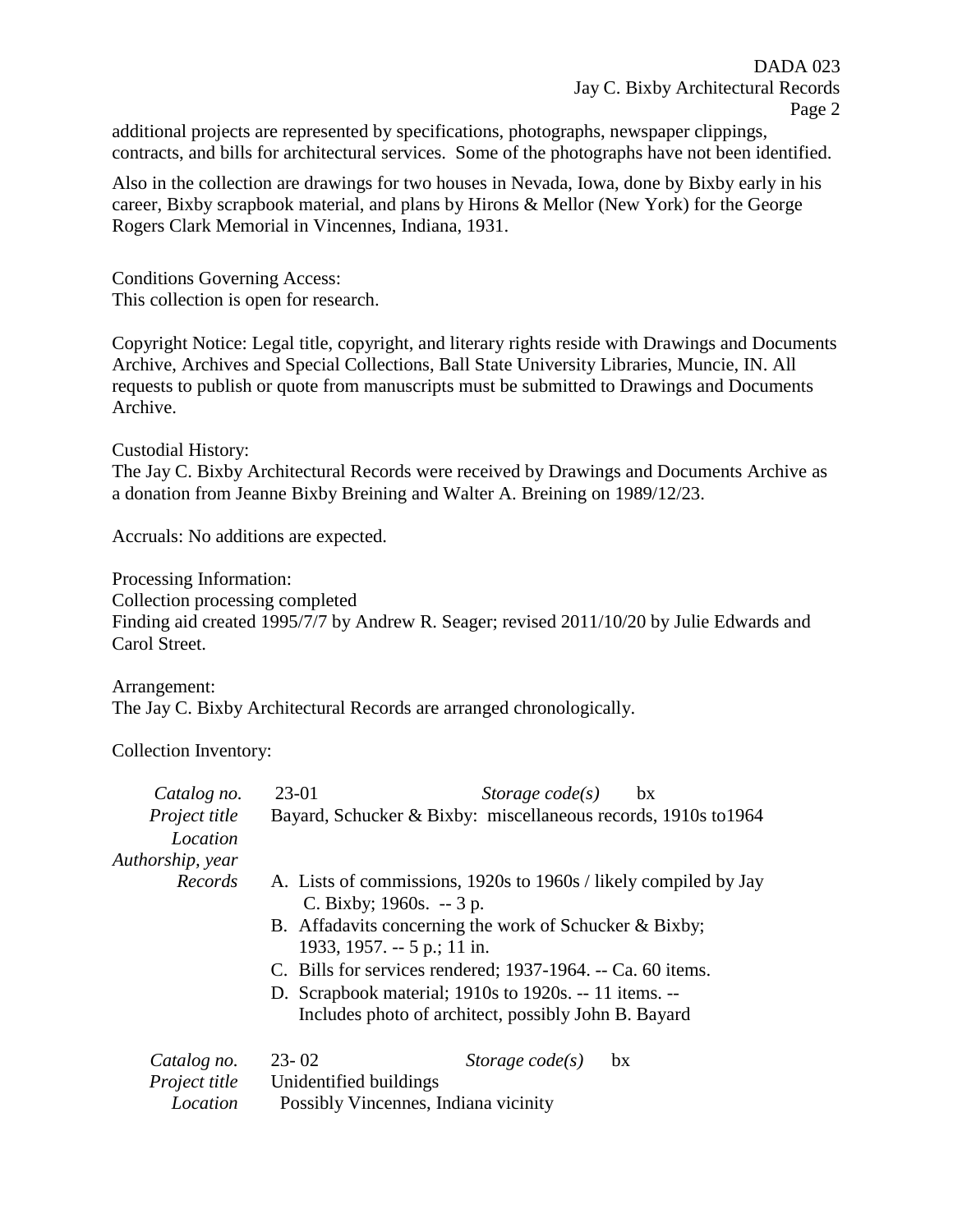Jay C. Bixby Architectural Records Page 3 *Authorship, year* John B. Bayard; Schucker & Bixby; Jay C. Bixby; 1920s to 1960s *Records* >> Views. -- ca. 28 photos, 12 photo negs.: mostly b&w; 8 x 10 in. or smaller *Catalog no.* 23- 03 *Storage code(s)* d *Project title* Moran, Mr. John, house: additions and alterations *Location* Nevada, Story Co., IA *Authorship, year* Jay C. Bixby; 1910s *Records* >> Working dwgs. -- 12 sheets: blueprint; 13 x 20 in. *Catalog no.* 23- 04 *Storage code(s)* d *Project title* Markland, C. E., house *Location* 1204 9th St., Nevada, Story Co., IA *Authorship, year* Jay C. Bixby, job 102; ca. 1918 *Records* >> Working dwgs. -- 24 sheets; ink on trace; 17 x 24 in. *Catalog no.* 23- 05 *Storage code(s)* bx *Project title* First National Bank *Location* Possibly Vincennes, Knox Co., IN *Authorship, year* John B. Bayard; 1910s *Records*  $\gg$  Exterior view / 1910s. -- 1 photo: b&w; 8 x 10 in. *Catalog no.* 23- 06 *Storage code(s)* bx *Project title* Vincennes Junior High School & Grade building *Location* Vincennes, Knox Co., IN *Authorship, year* John B. Bayard; 1916 *Records* A. Exterior view / ca. 1916. -- 1 photo: b&w; 8 x 10 in. B. Exterior rendering / ca. 1916. -- 1 clipping; 3 x 7 in. *Catalog no.* 23- 07 *Storage code(s)* d, bx *Project title* Vincennes Public Library *Location* Vincennes, Knox Co., IN *Authorship, year* John B. Bayard; 1917 *Records* A. Working dwgs. -- 15 sheets: ink on linen; 25 x 35 in., 18 x 34 in. B. Exterior view / Shores Studio; ca. 1917. -- 1 photo (b&w; 8 x 10 in.), 1 offprint (b&w; 6 x 8 in.); in legal-size document case *Catalog no.* 23- 08 *Storage code(s)* bx *Project title* Pantheon Theater *Location* 428-430 Main St., Vincennes, Knox Co., IN *Authorship, year* John B. Bayard; 1920s

DADA 023

*Records* >> Exterior and interior views / 1920s. -- 4 photos: b&w; 8 x 10 in. -- One photo mounted on board

*Notes* Includes three photos of the auditorium and one of the façade.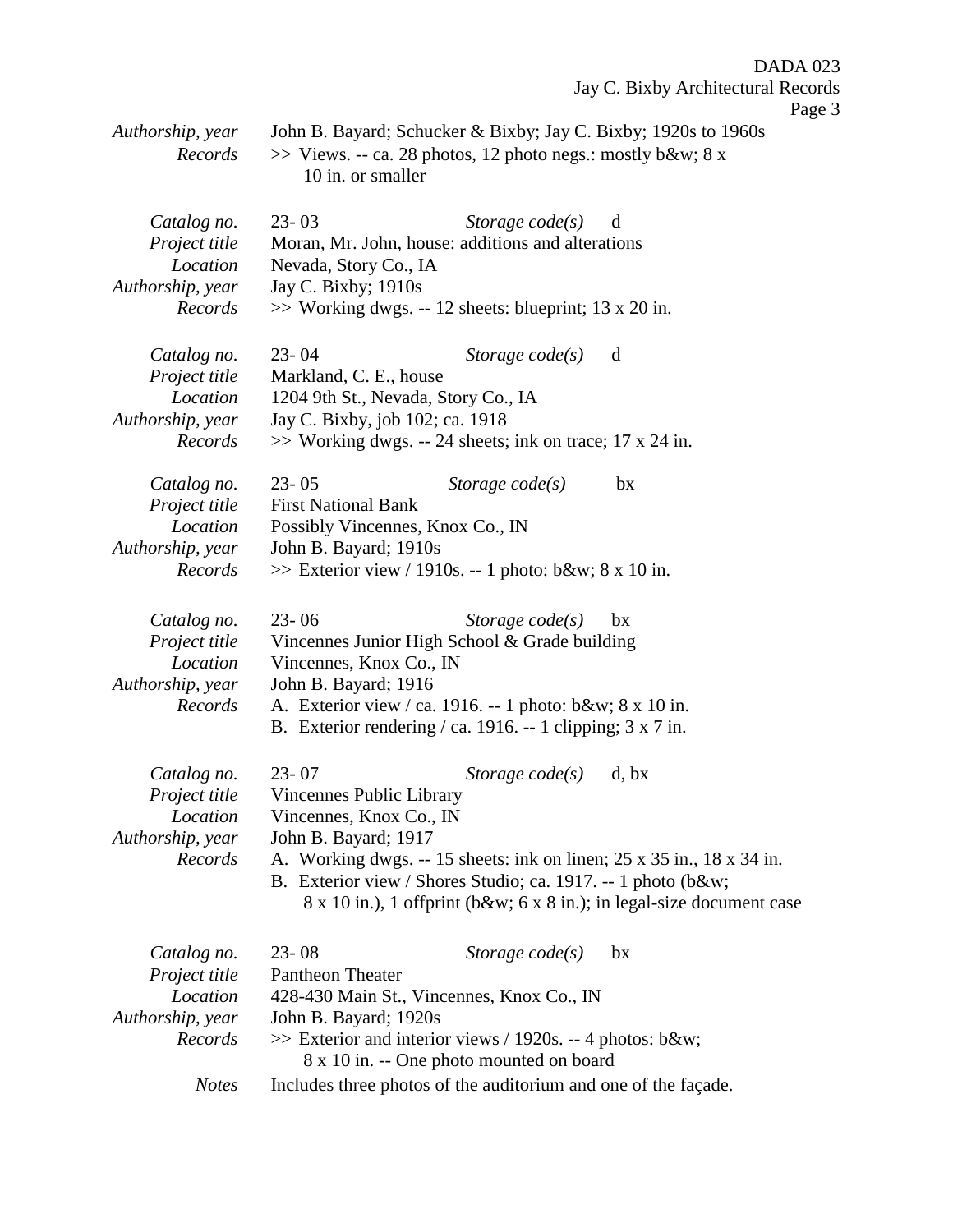| Catalog no.<br>Project title<br>Location<br>Authorship, year<br>Records | $23 - 09$<br>Sacred Heart Church<br>Vincennes, Knox Co., IN<br>John B. Bayard; 1920s<br>>> Exterior view / Shores Studio; 1920s. -- 1 photo :<br>b&w $8 \times 10$ in. $-2$ copies                                                                                                                                                                                                                                                                                                                | Storage $code(s)$ | bx                                                                                                                                                                 |
|-------------------------------------------------------------------------|---------------------------------------------------------------------------------------------------------------------------------------------------------------------------------------------------------------------------------------------------------------------------------------------------------------------------------------------------------------------------------------------------------------------------------------------------------------------------------------------------|-------------------|--------------------------------------------------------------------------------------------------------------------------------------------------------------------|
| Catalog no.<br>Project title<br>Location<br>Authorship, year<br>Records | $23 - 10$<br>St. Simons school: proposed addition<br>Vincennes, Knox Co., IN<br>John B. Bayard; 1920s<br>$\gg$ Exterior views of existing building (2 photos: b&w 4 x<br>5 in.), rendering of proposed addition (1 photo: b&w 6<br>$x 10$ in.)                                                                                                                                                                                                                                                    | Storage $code(s)$ | bx                                                                                                                                                                 |
| Catalog no.<br>Project title<br>Location<br>Authorship, year<br>Records | $23 - 11$<br>Vincennes High School: addition & remodeling<br>Vincennes, Knox Co., IN<br>John B. Bayard; 1920s<br>>> Exterior view / Shores Studio; 1920s. -- 1 photo: b&w<br>8 x 10 in. -- 2 copies                                                                                                                                                                                                                                                                                               | Storage $code(s)$ | bx                                                                                                                                                                 |
| Catalog no.<br>Project title<br>Location<br>Authorship, year<br>Records | $23 - 12$<br><b>Washington National Bank building</b><br>Washington, Daviess Co., IN<br>John B. Bayard, job 430; 1923<br>B. Working dwgs.: bank fixtures & furniture. -- 4 sheets:<br>ink on linen; $19 \times 33$ in.<br>D. Exterior views. -- 2 photos: $b&w$ ; 4 x 5 in.                                                                                                                                                                                                                       | Storage $code(s)$ | d, bx<br>A. Working dwgs. -- 14 sheets: ink on linen, pencil on trace; 24 x 36 in.<br>C. Working dwgs.: plans of vault work. --4 sheets: ink on linen; 18 x 22 in. |
| Catalog no.<br>Project title<br>Location<br>Authorship, year<br>Records | $23 - 13$<br><b>Vermillion County Courthouse</b><br>Newport, Vermillion Co., IN<br>H. L. Fillinger, architect; John B. Bayard, assoc. architect; ca. 1924<br>A. Renderings / John B. Bayard; ca. 1924. -- 2 plates: col.<br>pencil on photographs; 8 x 10 in.<br>B. Views, under construction and on completion / ca. 1924<br>$-9$ photos: b&w $8 \times 10$ in., $4 \times 5$ in.<br>C. Clippings from The Hoosier State, 16 Jan. 1924 (copy),<br>and American Public Official, 1925. -- 2 items | Storage $code(s)$ | bx                                                                                                                                                                 |
| Catalog no.<br>Project title                                            | $23 - 14$<br>Gibault School                                                                                                                                                                                                                                                                                                                                                                                                                                                                       | Storage $code(s)$ | bx                                                                                                                                                                 |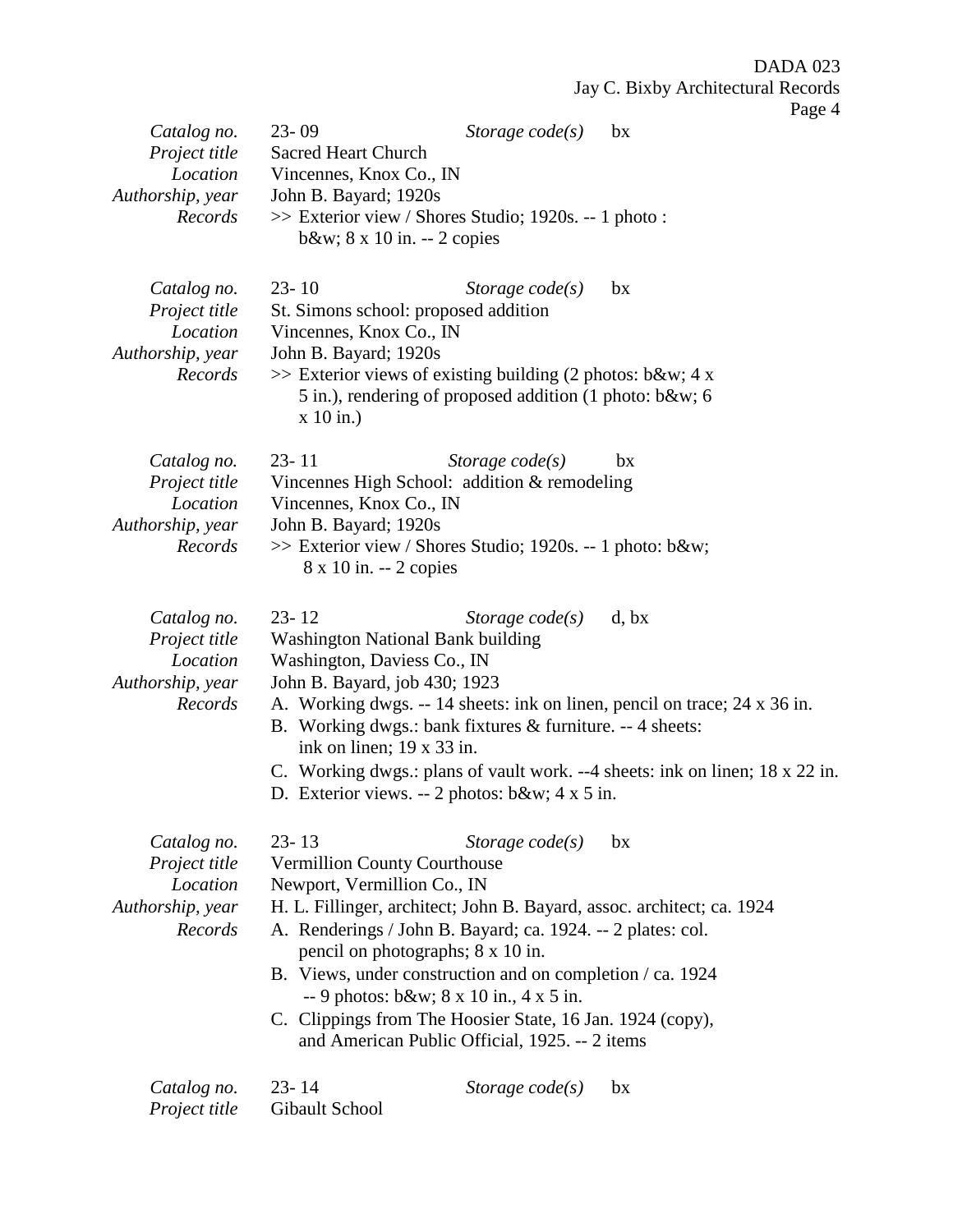| Location                                                                | Barrett St., Vincennes, Knox Co., IN                                                                                                                                                                                                                                                                                                                         |
|-------------------------------------------------------------------------|--------------------------------------------------------------------------------------------------------------------------------------------------------------------------------------------------------------------------------------------------------------------------------------------------------------------------------------------------------------|
| Authorship, year<br>Records                                             | John B. Bayard; 1925<br>$\gg$ 4 photo negs. (b&w 2.5 x 3.5 in.), 2 photos (b&w 8 x<br>10 in.); 1 newspaper (Vincennes Sun, 3 Oct. 1925). -- 9<br>p. (copy); in legal-size document case                                                                                                                                                                      |
| Catalog no.<br>Project title<br>Location<br>Authorship, year<br>Records | $23 - 15$<br>Storage $code(s)$<br>bx<br>Sullivan High School building<br>Sullivan, Sullivan Co., IN<br>John B. Bayard; ca. 1925<br>A. Exterior views / ca. 1925. -- 9 photos: b&w 8 x 10 in., 3 x 5 in.<br>B. Dedication pamphlet / 1925. -- 1 sheet<br>C. Clipping from School Board Journal, Dec. 1925, pp. 59-<br>60. -- $2 p. (copy)$                    |
| Catalog no.<br>Project title<br>Location<br>Authorship, year<br>Records | $23 - 16$<br>Storage $code(s)$<br>bx<br><b>Washington School</b><br>Vincennes, Knox Co., IN<br>John B. Bayard; 1925<br>A. Exterior views / ca. 1925. -- 3 photo negs.: b&w 2.5 x 3 in.<br>B. Newspaper clipping $/$ 1950. -- 2 p. (copy)                                                                                                                     |
| Catalog no.<br>Project title<br>Location<br>Authorship, year<br>Records | $23 - 17$<br>Storage $code(s)$<br>d, bx<br>Knox County Courthouse: remodeling<br>Vincennes, Knox Co., IN<br>John B. Bayard, job 445; 1925<br>A. Working dwgs. -- 30 sheets: ink on linen, pencil on trace; 28 x 44 in.<br>B. Exterior and interior views / Shores Studio; ca. 1925. --<br>2 photos: $b\&w$ ; $8 \times 10$ in. -- 2 copies of each           |
| Catalog no.<br>Project title<br>Location<br>Authorship, year<br>Records | $23 - 18$<br>Storage $code(s)$ bx<br><b>Sullivan County Courthouse</b><br>Sullivan, Sullivan Co., IN<br>John B. Bayard; 1926-27<br>A. Rendering. -- 1 plate (photograph): b&w 7 x 9 in.<br>B. Exterior and interior views / Shores Studio; 1927-28. --<br>7 photos: b&w 8 x 10 in. -- 2 copies of each<br>C. Dedication pamphlet / 29 Sept. 1928. -- 1 sheet |
| Catalog no.<br>Project title<br>Location<br>Authorship, year<br>Records | $23 - 19$<br>Storage $code(s)$<br>d<br>Lincoln High School: addition and remodeling<br>Vincennes, Knox Co., IN<br>John B. Bayard, job 453; 1927<br>$\gg$ Working dwgs. -- 17 sheets: ink on linen; 23 x 36 in.                                                                                                                                               |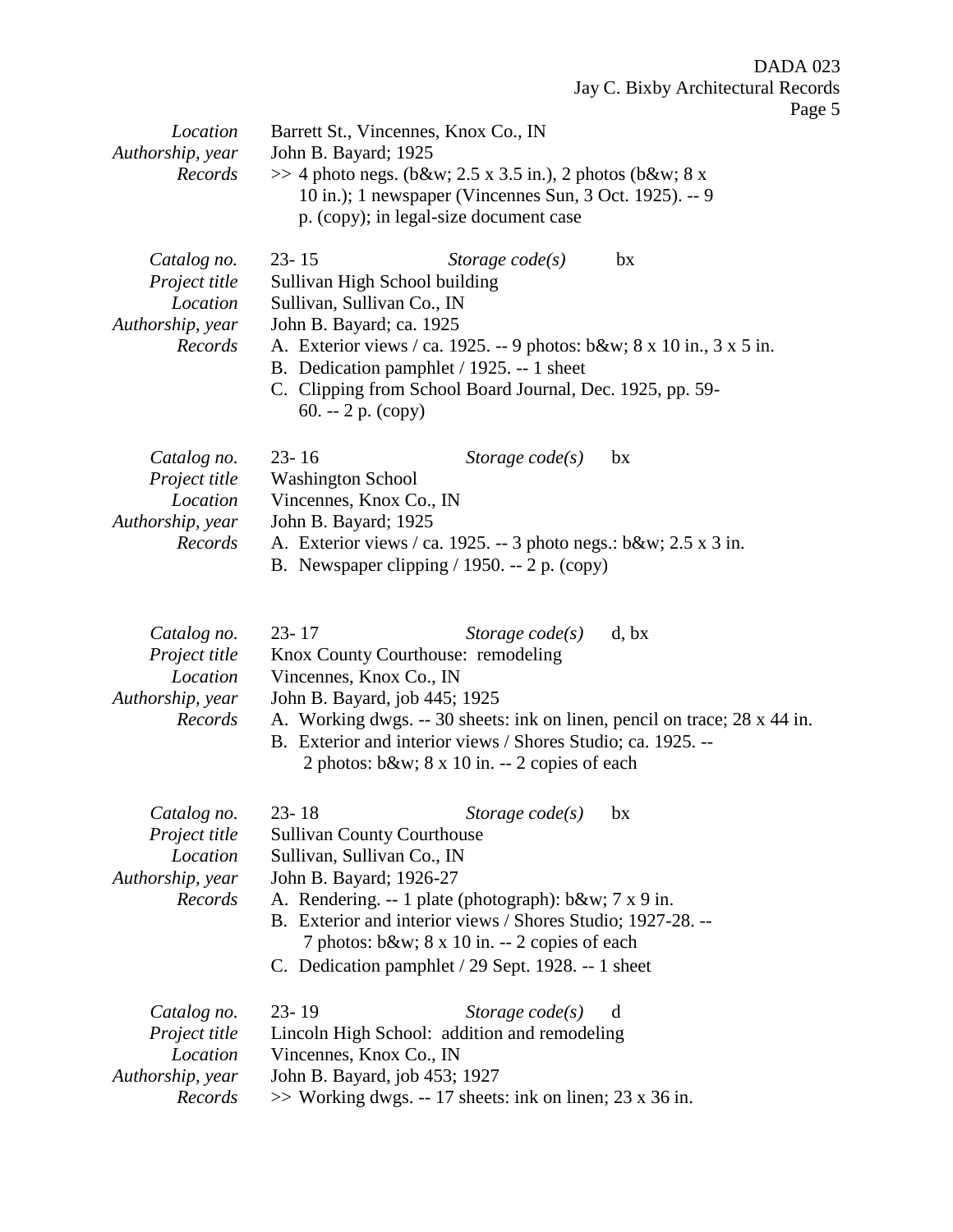| Catalog no.<br>Project title<br>Location<br>Authorship, year<br>Records | $23 - 20$<br>Sullivan High School: gymnasium building<br>Harris and Court Sts., Sullivan, Sullivan Co., IN<br>John B. Bayard, job 454; 1927<br>>> Working dwgs. -- 13 sheets (sheets 1 -11, seating plan,                                                                                                                                                                                                        | Storage $code(s)$<br>rev. basement plan): ink on linen; 25 x 36 in. and smaller                                                                                                                                                                               | d                                                                               |
|-------------------------------------------------------------------------|------------------------------------------------------------------------------------------------------------------------------------------------------------------------------------------------------------------------------------------------------------------------------------------------------------------------------------------------------------------------------------------------------------------|---------------------------------------------------------------------------------------------------------------------------------------------------------------------------------------------------------------------------------------------------------------|---------------------------------------------------------------------------------|
| Catalog no.<br>Project title<br>Location<br>Authorship, year<br>Records | $23 - 21$<br>Clark, George Rogers, memorial<br>Vincennes, Knox Co., IN<br>F. C. Hirons & F. W. Mellor (NY), job 301; 1931<br>A. Program of an architectural competition / Wm. E.<br>B. Working dwgs. -- 16 sheets: blueprint; 30 x 36 in.<br>C. Specifications / F. C. Hirons, F. W. Mellor, Architects.                                                                                                         | Storage $code(s)$<br>Parsons. Washington, D.C.: Government Printing Office,<br>1929. -- 29 p.; 11 in. $+$ map; in legal-size document case<br>Indianapolis: George Rogers Clark Sequicentennial<br>Comm., 1931 -- 108 p.; 11 in.; in legal-size document case | d, OVB<br>D. View under construction. -- 1 photo: b&w 8 x 19 in.; in OVB box 11 |
| Catalog no.<br>Project title<br>Location<br>Authorship, year<br>Records | $23 - 22$<br>U.S. Post Office: extension and remodeling<br>Busseron and 5th Sts., Vincennes, Knox Co., IN<br>[John B. Bayard]; Schucker & Bixby; [ca. 1931-33]<br>A. Rendered elevations / Schucker & Bixby; [1933?]. -- 2<br>B. Correspondence, 1930-33. -- 8 p.                                                                                                                                                | Storage $code(s)$<br>sheets; pencil on trace; 20 x 31 in. and smaller                                                                                                                                                                                         | d, bx                                                                           |
| Catalog no.<br>Project title<br>Location<br>Authorship, year<br>Records | $23 - 23$<br>Knox County Hospital (Hillcrest Hospital)<br>Vincennes, Knox Co., IN<br>Sutton & Routt, job 10235; Schucker & Bixby; 1935-37<br>A. Working dwgs. $/$ 1935. -- 22 sheets: blueline prints; 19 x 32 in.<br>B. Agreement of conditional acceptance $/$ 1937. -- 2 p.; in<br>legal-size document case<br>C. Views. -- 3 photos: b&w $8 \times 10$ in., $5 \times 7$ in.; in<br>legal-size document case | Storage $code(s)$                                                                                                                                                                                                                                             | d, bx                                                                           |
| Catalog no.<br>Project title<br>Location<br>Authorship, year<br>Records | $23 - 24$<br>Monroe City School: addition and remodeling<br>Monroe City, Knox Co., IN<br>Schucker & Bixby; 1936-37<br>>> Contract between architect and owner, construction                                                                                                                                                                                                                                      | Storage $code(s)$                                                                                                                                                                                                                                             | bx<br>contracts / 1936-37. -- 4 items; 14 in.; in legal-size document case      |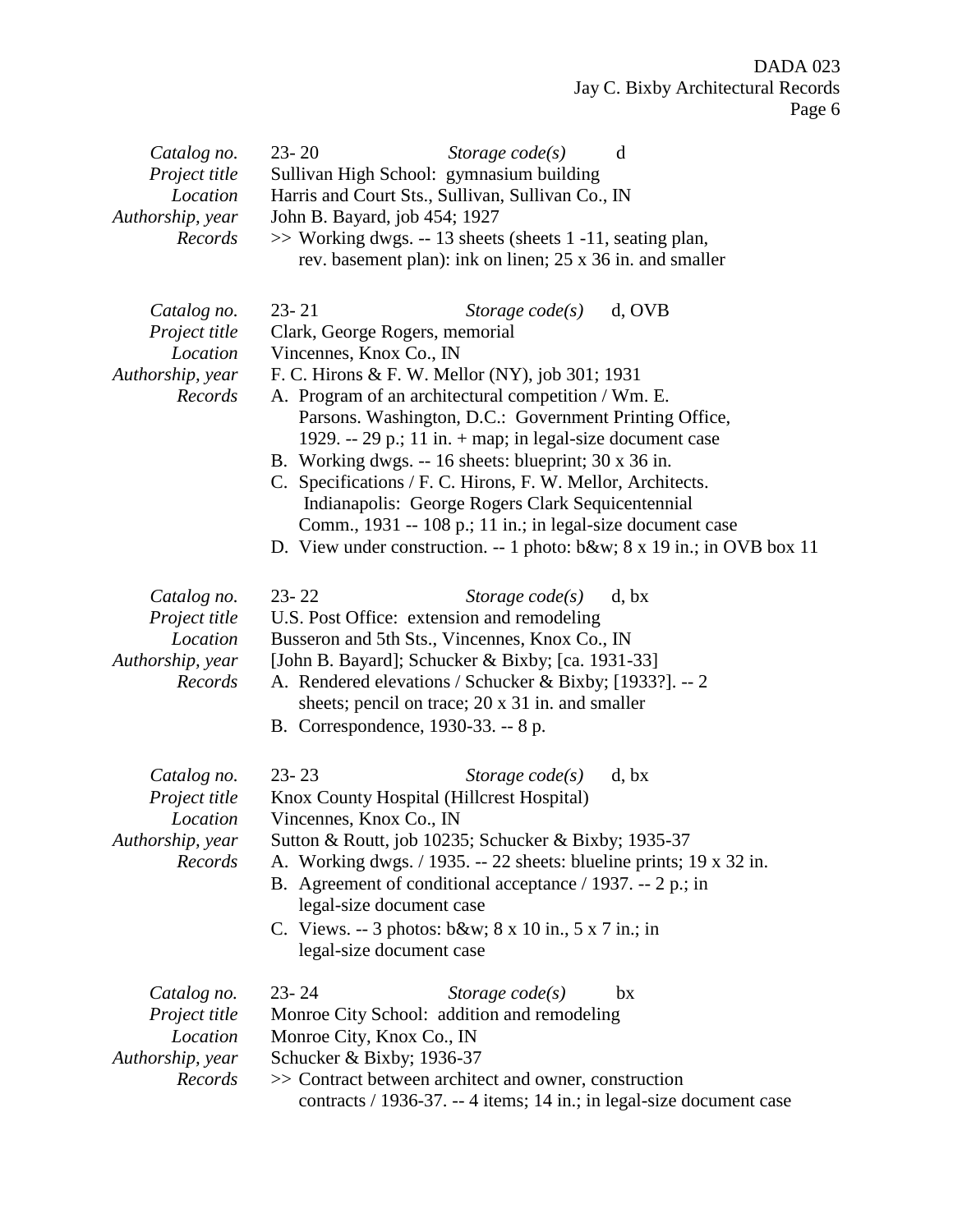*Notes* Addition to consist of a two-story, without basement school room addition and a one-story gymnasium

| Catalog no.<br>Project title<br>Location<br>Authorship, year<br>Records | $23 - 25$<br>Bierhaus, Edward G., house<br>Old Orchard Rd., Vincennes, Knox Co., IN<br>Schucker & Bixby, job R-210; 1937-38<br>A. Working dwgs. -- 17 sheets: pencil on vellum; 21 x 34 in.<br>B. Specifications / 1937. -- 65 p.; 11 in.; in legal-size document case<br>C. Construction contracts / 1937. -- 4 contracts (10 p.);<br>in legal-size document case | Storage $code(s)$ | d, bx |
|-------------------------------------------------------------------------|--------------------------------------------------------------------------------------------------------------------------------------------------------------------------------------------------------------------------------------------------------------------------------------------------------------------------------------------------------------------|-------------------|-------|
| Catalog no.<br>Project title<br>Location<br>Authorship, year<br>Records | $23 - 26$<br>Fort Sackville Theater<br>Main St., Vincennes, Knox Co., IN<br>Schucker & Bixby; 1938<br>A. Specifications. -- 84 p.<br>B. Views. -- 1 rendering (photo: $b\&w$ ; 5 x 7 in.), 6 photos<br>$(b\&w 8 \times 10 \text{ in.})$<br>C. Newspaper clipping, Vincennes Post, 19 Oct. 1938. -- 2 p. (copy)                                                     | Storage $code(s)$ | bx    |
| Catalog no.<br>Project title<br>Location<br>Authorship, year<br>Records | $23 - 27$<br>Steen Township Schools: water supply system, building repairs<br>Wheatland, Knox Co., IN<br>Schucker & Bixby; 1938<br>A. Specifications for water supply system. -- 39 p.<br>B. Construction contracts. -- 4 contracts                                                                                                                                | Storage $code(s)$ | bx    |
| Catalog no.<br>Project title<br>Location<br>Authorship, year<br>Records | $23 - 28$<br>Bierhaus, Robert V., house: extension and remodeling<br>1728 Old Orchard Rd., Vincennes, Knox Co., IN<br>Schucker & Bixby; 1939<br>>> Construction contract, 1939. -- 1 contract (2 p.); in                                                                                                                                                           | Storage $code(s)$ | bx    |
| Catalog no.<br>Project title<br>Location<br>Authorship, year<br>Records | $23 - 29$<br>Dogneaux, Rene J., house<br>South 9th St., Vincennes, Knox Co., IN<br>Schucker & Bixby; 1939<br>$\gg$ Construction contracts / 1939. -- 4 contracts (8 p.); in<br>legal-size document case                                                                                                                                                            | Storage code(s)   | bx    |
| Catalog no.<br>Project title<br>Location                                | $23 - 30$<br>Knox County Tuberculosis Hospital (Hillcrest Hospital):<br>superintendent's residence<br>Vincennes, Knox Co., IN                                                                                                                                                                                                                                      | Storage $code(s)$ | d, bx |
|                                                                         |                                                                                                                                                                                                                                                                                                                                                                    |                   |       |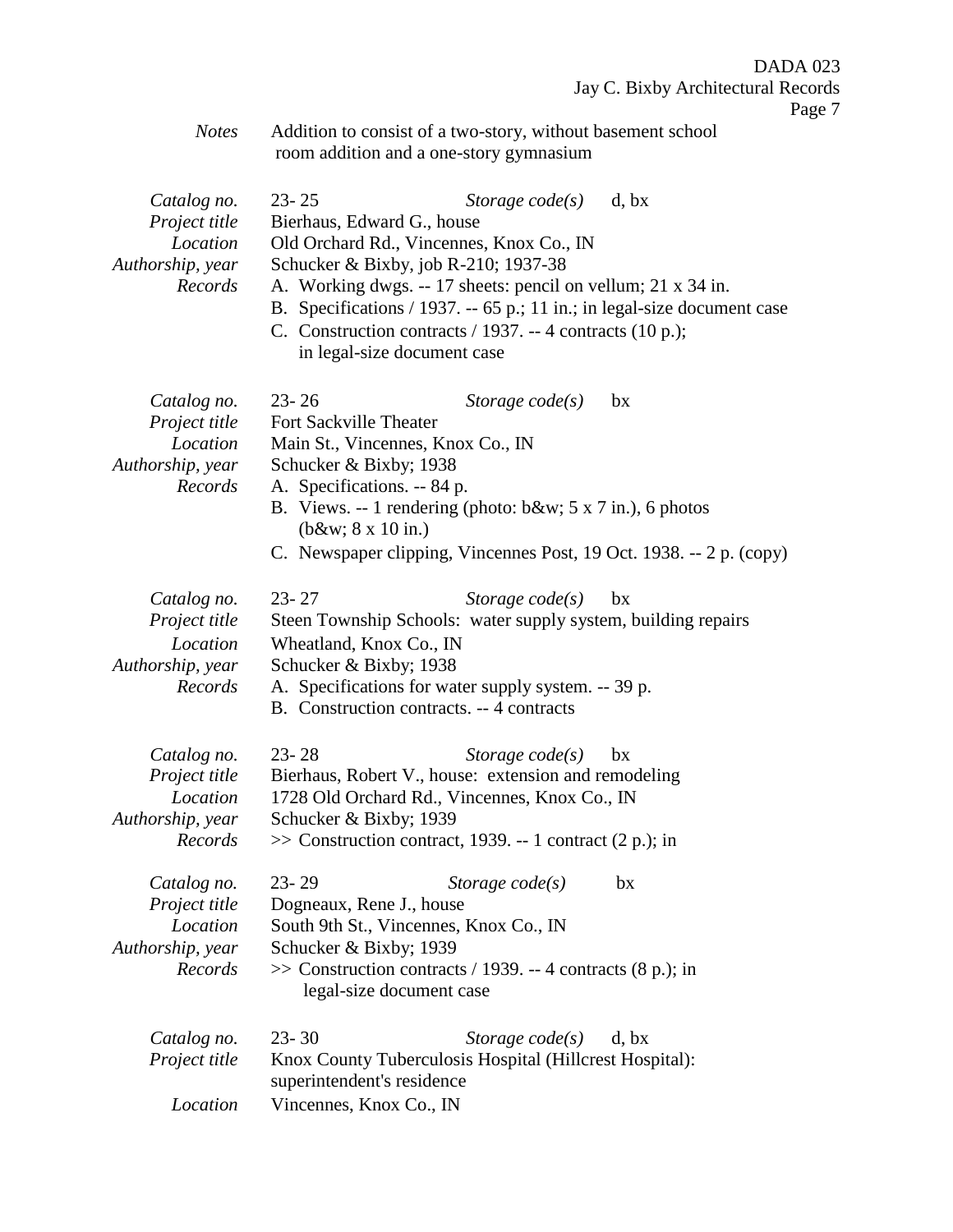Page 8

| Authorship, year<br>Records                                                             | Schucker & Bixby, file H-103; 1939<br>A. Working dwgs. -- 10 sheets: pencil on trace; 21 x 36 in.                                                                                                                                                                                                                                                                                                                                 |  |  |  |
|-----------------------------------------------------------------------------------------|-----------------------------------------------------------------------------------------------------------------------------------------------------------------------------------------------------------------------------------------------------------------------------------------------------------------------------------------------------------------------------------------------------------------------------------|--|--|--|
|                                                                                         | B. Specifications. -- 45 p.; 11 in.; in legal-size document case                                                                                                                                                                                                                                                                                                                                                                  |  |  |  |
| Catalog no.<br>Project title<br>Location<br>Authorship, year<br>Records                 | $23 - 31$<br>Storage $code(s)$<br>bx<br>Clark, George Rogers, memorial: repairs<br>Vincennes, Knox Co., IN<br>Schucker & Bixby; 1940s<br>$\gg$ Specifications. -- 41 p.; 11 in.; in legal-size document case                                                                                                                                                                                                                      |  |  |  |
| Catalog no.<br>Project title<br>Location<br>Authorship, year<br>Records                 | $23 - 32$<br>Storage $code(s)$<br>d<br>Curtis Candy house for Curtis Candy Company<br>Santa Claus, Spencer Co., IN<br>Schucker & Bixby; 1940s<br>$\gg$ Working dwgs. -- 10 sheets: pencil on trace; 19 x 26 in. and smaller                                                                                                                                                                                                       |  |  |  |
| Catalog no.<br>Project title<br>Location<br>Authorship, year<br>Records                 | $23 - 33$<br>Storage $code(s)$<br>bx<br>Harmony Society building: addition<br>Vincennes, Knox Co., IN<br>Schucker & Bixby; 1940<br>$\gg$ Owner/architect agreement / 1940. -- 1 p.; in legal-size document case                                                                                                                                                                                                                   |  |  |  |
| Catalog no.<br>Project title<br>Location<br>Authorship, year<br>Records<br><b>Notes</b> | $23 - 34$<br>Storage $code(s)$<br>bx<br>Miller, Edgar H., wholesale confections and apartment building<br>South 6th St., Vincennes, Knox Co., IN<br>Schucker & Bixby; 1940<br>$\gg$ Construction contracts / 1940. -- 2 contracts (4 p.); in<br>legal-size document case<br>Building to be located at the corner of South 6th and<br>Nicholas Streets, Vincennes                                                                  |  |  |  |
| Catalog no.<br>Project title<br>Location<br>Authorship, year<br>Records                 | $23 - 35$<br>Storage $code(s)$<br>d, bx<br>Hillcrest Hospital: nurses' home<br>Vincennes, Knox Co., IN<br>Schucker & Bixby, file H-104; 1946<br>A. Letter, architect-owner agreement, 1945-46. -- 2 items;<br>11 in.<br>B. Prelim. plans & elevs., approved 2 April 1946. -- 5<br>sheets: blue line print; $9 \times 14$ in.<br>C. Working dwgs. -- 13 sheets: pencil on trace; 24 x 26 in.<br>D. Specifications. $-81$ p.; 11 in |  |  |  |
| Catalog no.<br>Project title                                                            | $23 - 36$<br>Storage $code(s)$<br>bx<br>Blackford Window Glass Co.                                                                                                                                                                                                                                                                                                                                                                |  |  |  |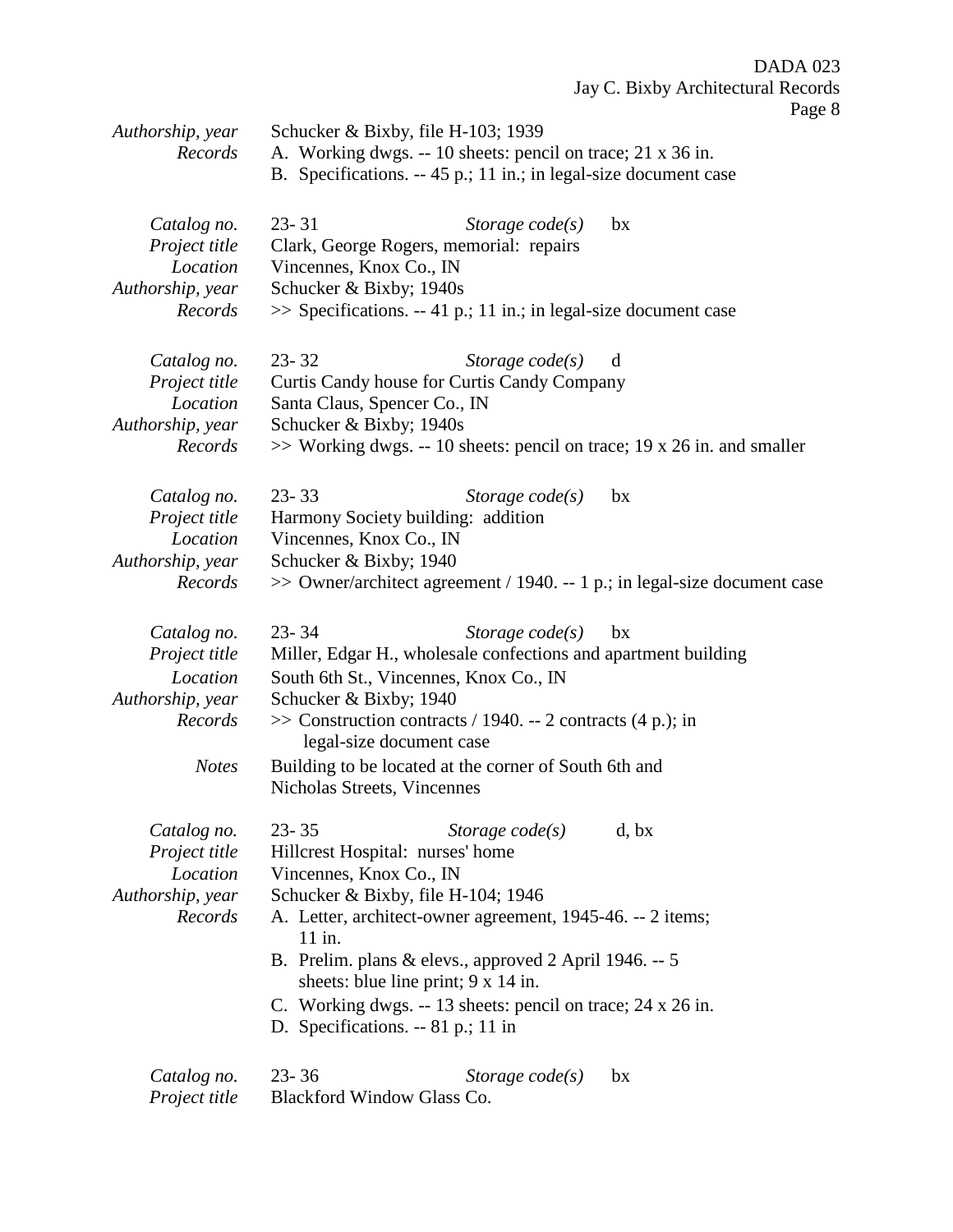| Location<br>Authorship, year<br>Records                                 | Vincennes, Knox Co., IN<br>Schucker & Bixby; 1947<br>$\gg$ Contract for architectural services / 1947. -- 1 sheet                                                                                                                                                                                                                                        |
|-------------------------------------------------------------------------|----------------------------------------------------------------------------------------------------------------------------------------------------------------------------------------------------------------------------------------------------------------------------------------------------------------------------------------------------------|
| Catalog no.<br>Project title<br>Location<br>Authorship, year<br>Records | $23 - 37$<br>Storage $code(s)$<br>bx<br>Good Samaritan Hospital: additions and remodeling<br>Vincennes, Knox Co., IN<br>Lester W. Routt; Schucker & Bixby; 1948<br>>> Resolution / Board of Commissioners of Knox County;<br>1948. -- 1 sheet                                                                                                            |
| Catalog no.<br>Project title<br>Location<br>Authorship, year<br>Records | $23 - 38$<br>Storage $code(s)$<br>bx<br>St. James Episcopal Church, rectory: alteration<br>Vincennes, Knox Co., IN<br>Schucker & Bixby; 1948<br>>> Construction contracts / 1948. -- 2 sheets                                                                                                                                                            |
| Catalog no.<br>Project title<br>Location<br>Authorship, year<br>Records | $23 - 39$<br>Storage $code(s)$<br>bx<br>Busseron Township high school building (Oaktown School):<br>remodeling and improvements<br>Oaktown, Knox Co., IN<br>Schucker & Bixby; 1949<br>>> Correspondence, architect-owner contract, construction<br>contracts. -- 10 items                                                                                |
| Catalog no.<br>Project title<br>Location<br>Authorship, year<br>Records | $23 - 40$<br>Storage $code(s)$<br>d, bx<br>Watts, Florence G., house: extension and remodeling<br>1222 Audubon Rd., Vincennes, Knox Co., IN<br>Schucker & Bixby, file R-502; 1949<br>A. Working dwgs. -- 14 sheets; pencil on trace; 21 x 36 in. and smaller<br>B. Specifications. $-54$ p.; 11 in.<br>C. Construction contracts. -- 3 contracts; 14 in. |
| Catalog no.<br>Project title<br>Location<br>Authorship, year<br>Records | $23 - 41$<br>Storage $code(s)$<br>d, bx<br>Bierhaus & Sons, wholesale grocers, warehouse building<br>Vincennes, Knox Co., IN<br>Schucker & Bixby, file W-504; 1950-51<br>A. Plot plans, working dwgs. -- 8 sheets: pencil on trace;<br>$27 \times 36$ in. or smaller<br>B. Construction contracts, correspondence; 1950. -- 5<br>items: 11 in.           |
| Catalog no.<br>Project title                                            | $23 - 42$<br>Storage $code(s)$<br>bx<br>Stocker, E. R., & Son funeral home: remodeling                                                                                                                                                                                                                                                                   |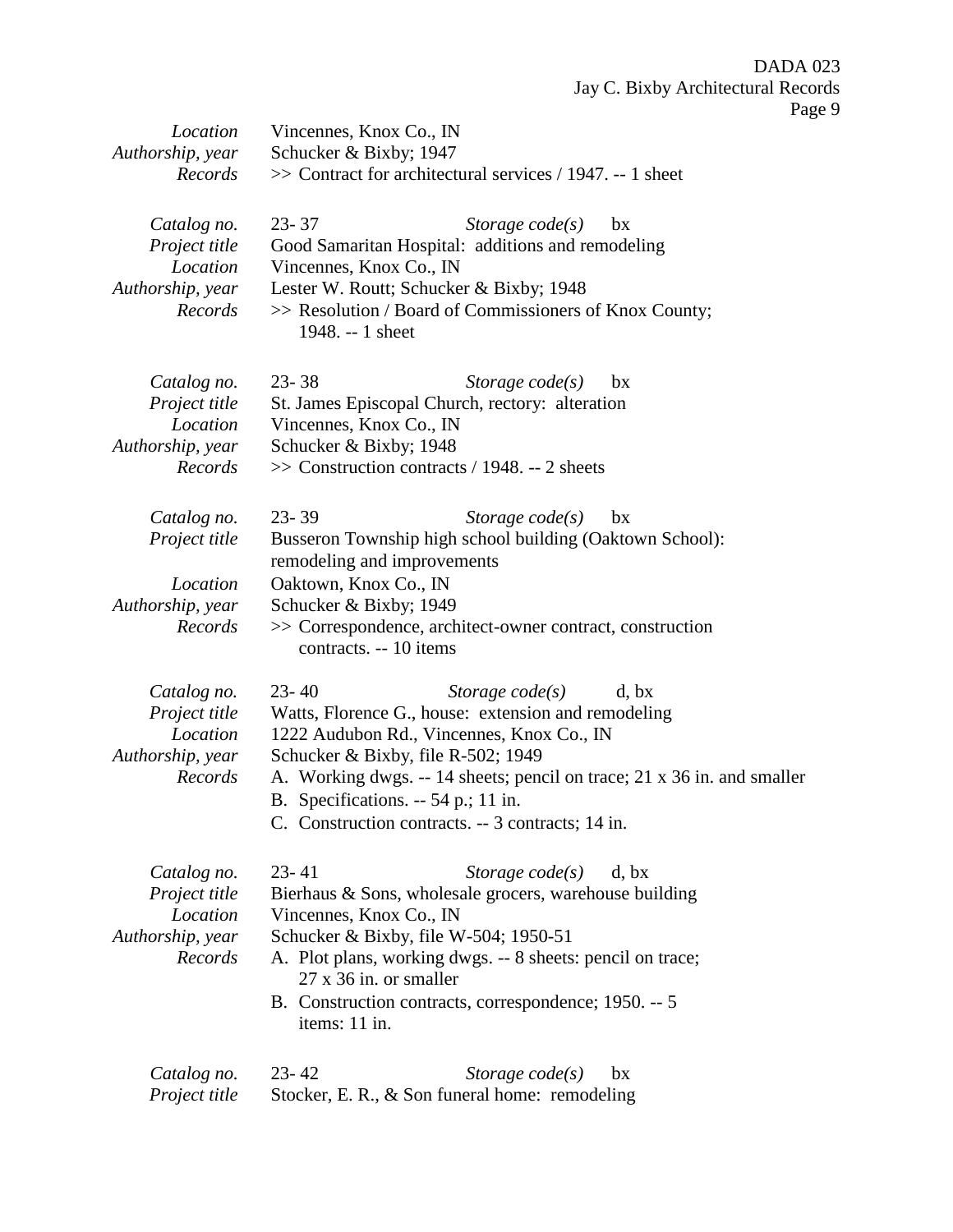| Location                                                                | 225 N. 2nd St., Vincennes, Knox Co., IN                                                                                                                                                                                                                                                                                                                                                                                                                                                                                                                                         |  |  |
|-------------------------------------------------------------------------|---------------------------------------------------------------------------------------------------------------------------------------------------------------------------------------------------------------------------------------------------------------------------------------------------------------------------------------------------------------------------------------------------------------------------------------------------------------------------------------------------------------------------------------------------------------------------------|--|--|
| Authorship, year                                                        | Schucker & Bixby; 1951                                                                                                                                                                                                                                                                                                                                                                                                                                                                                                                                                          |  |  |
| Records                                                                 | >> Letter, Bixby to Stocker, 14 March 1951. -- 1 p.                                                                                                                                                                                                                                                                                                                                                                                                                                                                                                                             |  |  |
| Catalog no.<br>Project title                                            | $23 - 43$<br>Storage $code(s)$<br>bx<br>Tresslar's $5 \& 10$ cent stores: additions $\&$ alterations                                                                                                                                                                                                                                                                                                                                                                                                                                                                            |  |  |
| Location<br>Authorship, year<br>Records                                 | Schucker & Bixby; Jay C. Bixby; 1951-ca. 1960<br>A. Certificate of approval for warehouse alterations,<br>Bicknell (Knox Co.), Ind., 1951. -- 2 p.<br>B. Specifications for extension and remodeling of store<br>building, 1958. -- 66 p.<br>C. Construction contracts for remodeling stores at Tell<br>City (Perry Co.), 1955 and at Olney (Richland Co.,<br>Ill.), 1959. -- 3 contracts<br>D. Remodeling of store at Boonville (Warrick Co.), ca.<br>1960. -- 2 clippings (copies), 8 photos (b&w 3 x 3 in.)                                                                  |  |  |
| Catalog no.<br>Project title<br>Location<br>Authorship, year<br>Records | $23 - 44$<br>Storage $code(s)$<br>d, bx<br>Greene County Courthouse: remodeling & improvements<br>Bloomfield, Greene Co., IN<br>Jay C. Bixby, file 601; 1953-[1955]<br>A. Working dwgs. -- 26 sheets: pencil on linen, sepia, vellum; 24 x 36 in.<br>B. Supplementary working dwgs. -- 11 sheets: pencil on<br>vellum, sepia; 24 x 36 in. or smaller<br>C. Specifications, contracts, correspondence for<br>architectural work, 1952-55. -- 12 items, 11 in., 14<br>in.<br>D. Specifications, contracts, correspondence for<br>furnishings, 1954-55. -- 7 items; 11 in., 14 in. |  |  |
| Catalog no.<br>Project title<br>Location<br>Authorship, year<br>Records | $23 - 45$<br>Storage $code(s)$ bx<br>First Presbyterian Church manse: additions & alterations<br>715 Buntin St., Vincennes, Knox Co., IN<br>Jay C. Bixby; 1956<br>>> Specifications & contracts. -- 4 items                                                                                                                                                                                                                                                                                                                                                                     |  |  |
| Catalog no.<br>Project title<br>Location<br>Authorship, year<br>Records | $23 - 46$<br>Storage $code(s)$<br>bx<br>Hillcrest Hospital: alterations and improvements<br>Vincennes, Knox Co., IN<br>Jay C. Bixby; 1957<br>>> Construction contracts, certificate of compliance /<br>1957. -- 3 itmes (7 p.)                                                                                                                                                                                                                                                                                                                                                  |  |  |